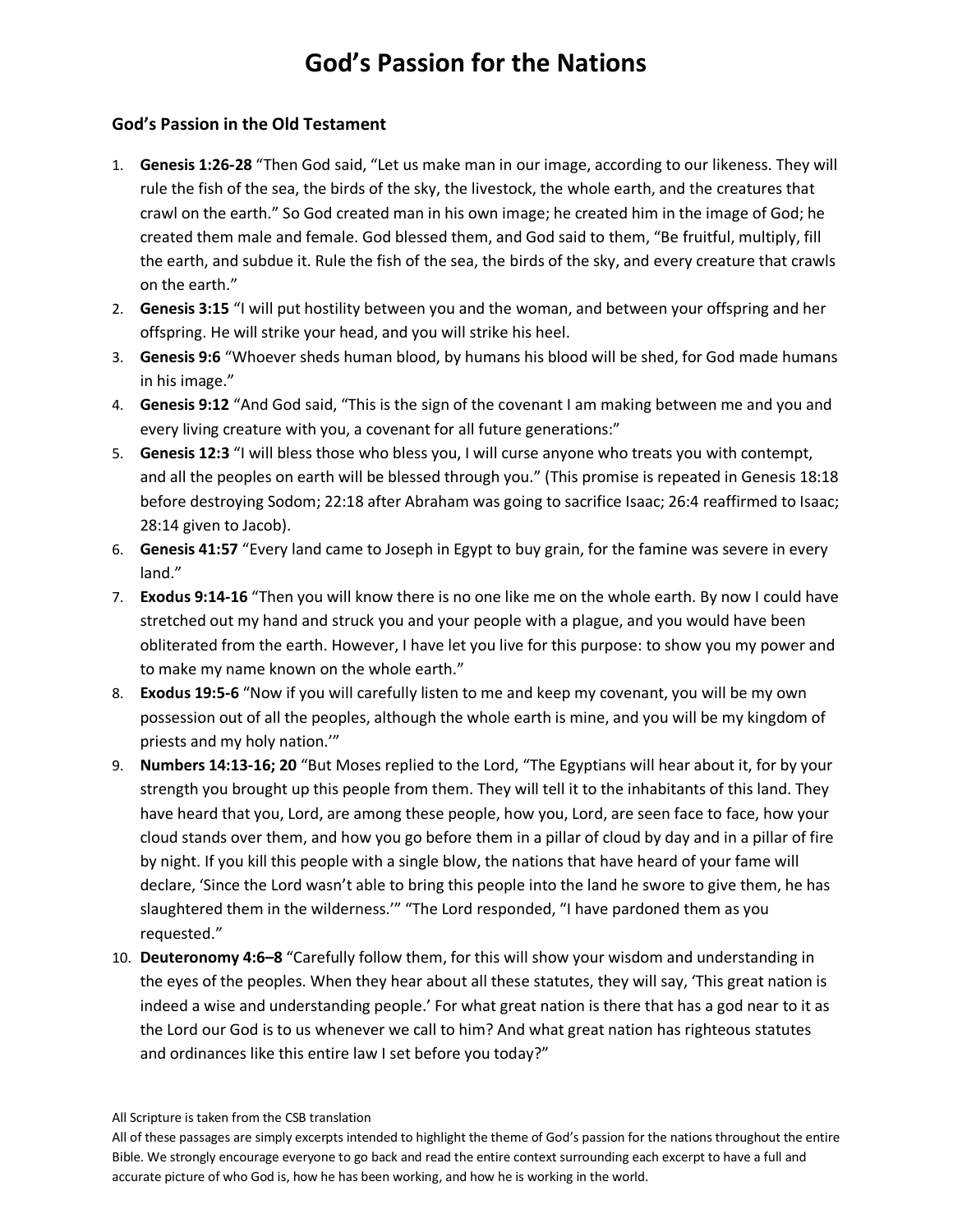- 11. **Deuteronomy 10:18-19** "He executes justice for the fatherless and the widow, and loves the resident alien, giving him food and clothing. You are also to love the resident alien, since you were resident aliens in the land of Egypt."
- 12. **Deuteronomy 28:9-10** "The Lord will establish you as his holy people, as he swore to you, if you obey the commands of the Lord your God and walk in his ways. Then all the peoples of the earth will see that you bear the Lord's name, and they will stand in awe of you."
- 13. **Deuteronomy 32:1-3** "Pay attention, heavens, and I will speak; listen, earth, to the words from my mouth. Let my teaching fall like rain and my word settle like dew, like gentle rain on new grass and showers on tender plants. For I will proclaim the Lord's name. Declare the greatness of our God!"
- 14. **Joshua 4:24** "This is so that all the peoples of the earth may know that the Lord's hand is strong, and so that you may always fear the Lord your God."
- 15. **1 Samuel 2:10** "The Lord will judge the ends of the earth."
- 16. **1 Samuel 17:46-47** "Today, the Lord will hand you over to me. Today, I'll strike you down, remove your head, and give the corpses of the Philistine camp to the birds of the sky and the wild creatures of the earth. Then all the world will know that Israel has a God, and this whole assembly will know that it is not by sword or by spear that the Lord saves, for the battle is the Lord's. He will hand you over to us."
- 17. **1 Kings 8:41–43** "Even for the foreigner who is not of your people Israel but has come from a distant land because of your name — for they will hear of your great name, strong hand, and outstretched arm, and will come and pray toward this temple — may you hear in heaven, your dwelling place, and do according to all the foreigner asks. Then all peoples of earth will know your name, to fear you as your people Israel do and to know that this temple I have built bears your name." (also found in 2 Chronicles 6:32–33)
- 18. **1 Kings 8:60** "May all the peoples of the earth know that the Lord is God. There is no other!"
- 19. **2 Kings 19:15, 19** "Then Hezekiah prayed before the Lord: Lord God of Israel, enthroned between the cherubim, you are God — you alone — of all the kingdoms of the earth. You made the heavens and the earth. … Now, Lord our God, please save us from his power so that all the kingdoms of the earth may know that you, Lord, are God - you alone."
- 20. **1 Chronicles 16:23–24** "Let the whole earth sing to the Lord. Proclaim his salvation from day to day. Declare his glory among the nations, his wondrous works among all peoples."
- 21. **1 Chronicles 16:28-31** "Ascribe to the Lord, families of the peoples, ascribe to the Lord glory and strength. Ascribe to the Lord the glory of his name; bring an offering and come before him. Worship the Lord in the splendor of his holiness; let the whole earth tremble before him. The world is firmly established; it cannot be shaken. Let the heavens be glad and the earth rejoice, and let them say among the nations, "The Lord reigns!"
- 22. **Psalm 2:7–12** "I will declare the Lord's decree. He said to me, "You are my Son; today I have become your Father. Ask of me, and I will make the nations your inheritance and the ends of the earth your possession. You will break them with an iron scepter; you will shatter them like pottery." So now, kings, be wise; receive instruction, you judges of the earth. Serve the Lord with reverential awe and rejoice with trembling. Pay homage to the Son or he will be angry and you will perish in your rebellion, for his anger may ignite at any moment. All who take refuge in him are happy."

#### All Scripture is taken from the CSB translation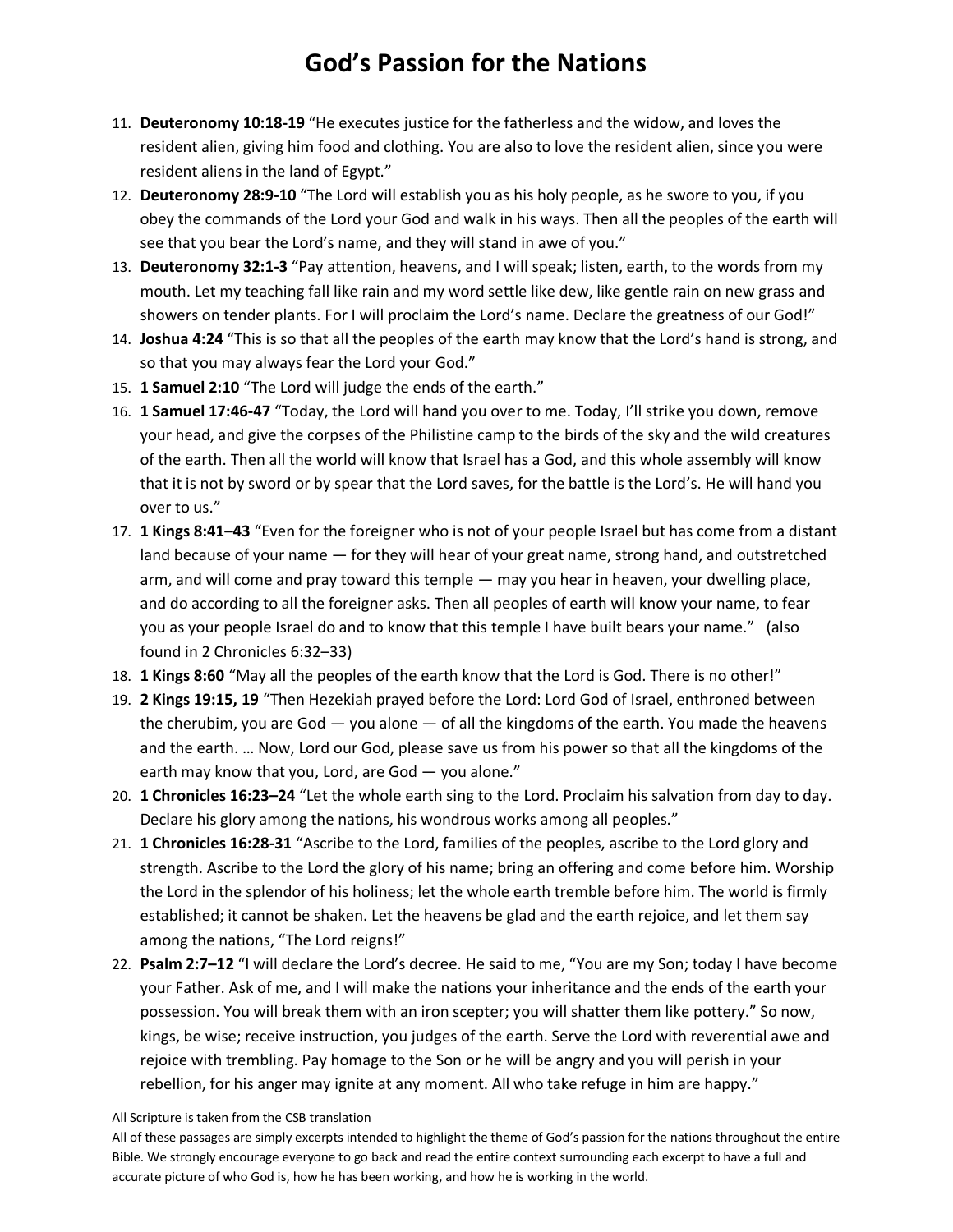- 23. **Psalm 7:7–8** "Let the assembly of peoples gather around you; take your seat on high over it. The Lord judges the peoples;"
- 24. **Psalm 8:9** "Lord, our Lord, how magnificent is your name throughout the earth!"
- 25. **Psalm 9:9-11** "The Lord is a refuge for the persecuted, a refuge in times of trouble. Those who know your name trust in you because you have not abandoned those who seek you, Lord. Sing to the Lord, who dwells in Zion; proclaim his deeds among the nations.
- 26. **Psalm 18:49** "Therefore I will give thanks to you among the nations, Lord; I will sing praises about your name."
- 27. **Psalm 19:1** "The heavens declare the glory of God, and the expanse proclaims the work of his hands."
- 28. **Psalm 22:26–28** "The humble will eat and be satisfied; those who seek the Lord will praise him. May your hearts live forever! All the ends of the earth will remember and turn to the Lord. All the families of the nations will bow down before you, for kingship belongs to the Lord; he rules the nations."
- 29. **Psalm 24:1-6** "The earth and everything in it, the world and its inhabitants, belong to the Lord; for he laid its foundation on the seas and established it on the rivers. Who may ascend the mountain of the Lord? Who may stand in his holy place? The one who has clean hands and a pure heart, who has not appealed to what is false, and who has not sworn deceitfully. He will receive blessing from the Lord, and righteousness from the God of his salvation. Such is the generation of those who inquire of him, who seek the face of the God of Jacob."
- 30. **Psalm 33:8** "Let the whole earth fear the Lord; let all the inhabitants of the world stand in awe of him."
- 31. **Psalm 45:17** "I will cause your name to be remembered for all generations; therefore the peoples will praise you forever and ever."
- 32. **Psalm 46:10** "{Relax}, and know that I am God, exalted among the nations, exalted on the earth."
- 33. **Psalm 47:8-9** "God reigns over the nations; God is seated on his holy throne. The nobles of the peoples have assembled with the people of the God of Abraham. For the leaders of the earth belong to God; he is greatly exalted."
- 34. **Psalm 48:10** "Like your name, O God, your praise reaches to the ends of the earth."
- 35. **Psalm 49:1** "Hear this, all you peoples; listen, all who inhabit the world."
- 36. **Psalm 50:4-6** "On high, he summons heaven and earth in order to judge his people: "Gather my faithful ones to me, those who made a covenant with me by sacrifice." The heavens proclaim his righteousness, for God is the Judge. Selah"
- 37. **Psalm 57:9-11** "I will praise you, Lord, among the peoples; I will sing praises to you among the nations. For your faithful love is as high as the heavens; your faithfulness reaches the clouds. God, be exalted above the heavens; let your glory be over the whole earth."
- 38. **Psalm 65:5** "You answer us in righteousness, with awe-inspiring works, God of our salvation, the hope of all the ends of the earth and of the distant seas."
- 39. **Psalm 66:1-4** "Let the whole earth shout joyfully to God! Sing about the glory of his name; make his praise glorious. Say to God, "How awe-inspiring are your works! Your enemies will cringe before you

All of these passages are simply excerpts intended to highlight the theme of God's passion for the nations throughout the entire Bible. We strongly encourage everyone to go back and read the entire context surrounding each excerpt to have a full and accurate picture of who God is, how he has been working, and how he is working in the world.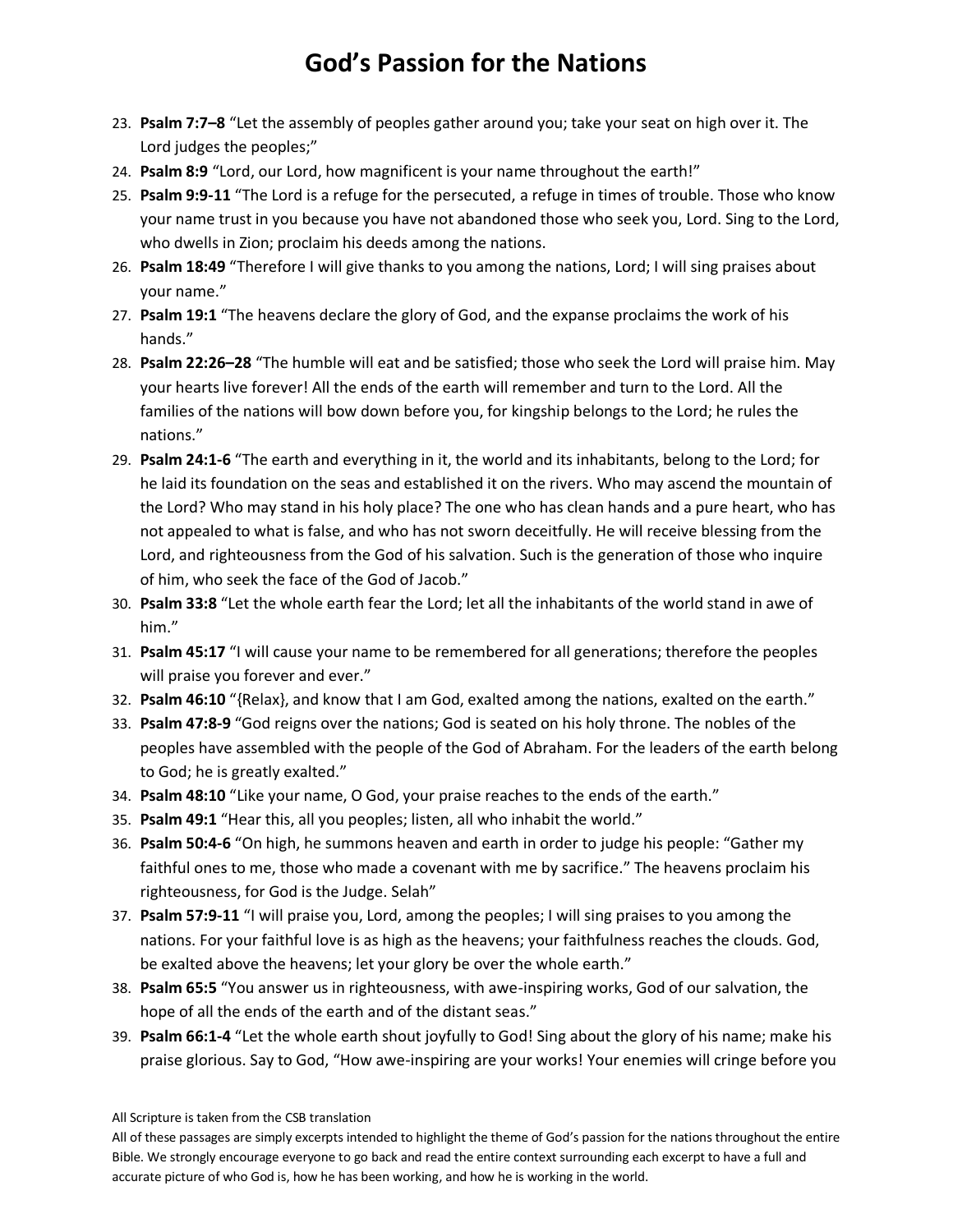because of your great strength. The whole earth will worship you and sing praise to you. They will sing praise to your name."

- 40. **Psalm 67** "May God be gracious to us and bless us; may he make his face shine upon us Selah so that your way may be known on earth, your salvation among all nations. Let the peoples praise you, God; let all the peoples praise you. Let the nations rejoice and shout for joy, for you judge the peoples with fairness and lead the nations on earth. Selah Let the peoples praise you, God, let all the peoples praise you. The earth has produced its harvest; God, our God, blesses us. God will bless us, and all the ends of the earth will fear him."
- 41. **Psalm 68:32** "Sing to God, you kingdoms of the earth; sing praise to the Lord, Selah"
- 42. **Psalm 72:11** "Let all kings bow in homage to him, all nations serve him."
- 43. **Psalm 72:17** "May his name endure forever; as long as the sun shines, may his fame increase. May all nations be blessed by him and call him blessed."
- 44. **Psalm 82:8** "Rise up, God, judge the earth, for all the nations belong to you."
- 45. **Psalm 83:18** "May they know that you alone whose name is the Lord are the Most High over the whole earth."
- 46. **Psalm 86:9** "All the nations you have made will come and bow down before you, Lord, and will honor your name."
- 47. **Psalm 87:4-7** ""I will make a record of those who know me: Rahab, Babylon, Philistia, Tyre, and Cush — each one was born there." And it will be said of Zion, "This one and that one were born in her." The Most High himself will establish her. When he registers the peoples, the Lord will record, "This one was born there." Selah Singers and dancers alike will say, "My whole source of joy is in you.""
- 48. **Psalm 96:1-3** "Sing a new song to the Lord; let the whole earth sing to the Lord. Sing to the Lord, bless his name; proclaim his salvation from day to day. Declare his glory among the nations, his wondrous works among all peoples."
- 49. **Psalm 97:1** "The Lord reigns! Let the earth rejoice; let the many coasts and islands be glad."
- 50. **Psalm 98** "Sing a new song to the Lord, for he has performed wonders; his right hand and holy arm have won him victory. The Lord has made his victory known; he has revealed his righteousness in the sight of the nations. He has remembered his love and faithfulness to the house of Israel; all the ends of the earth have seen our God's victory. Let the whole earth shout to the Lord; be jubilant, shout for joy, and sing. Sing to the Lord with the lyre, with the lyre and melodious song. With trumpets and the blast of the ram's horn shout triumphantly in the presence of the Lord, our King. Let the sea and all that fills it, the world and those who live in it, resound. Let the rivers clap their hands; let the mountains shout together for joy before the Lord, for he is coming to judge the earth. He will judge the world righteously and the peoples fairly."
- 51. **Psalm 99:1–3** "The Lord reigns! Let the peoples tremble. He is enthroned between the cherubim. Let the earth quake. The Lord is great in Zion; he is exalted above all the peoples. Let them praise your great and awe-inspiring name. He is holy."
- 52. **Psalm 102:15** "Then the nations will fear the name of the Lord, and all the kings of the earth your glory,"
- 53. **Psalm 102:18-22** "This will be written for a later generation, and a people who have not yet been created will praise the Lord: He looked down from his holy heights — the Lord gazed out from

### All Scripture is taken from the CSB translation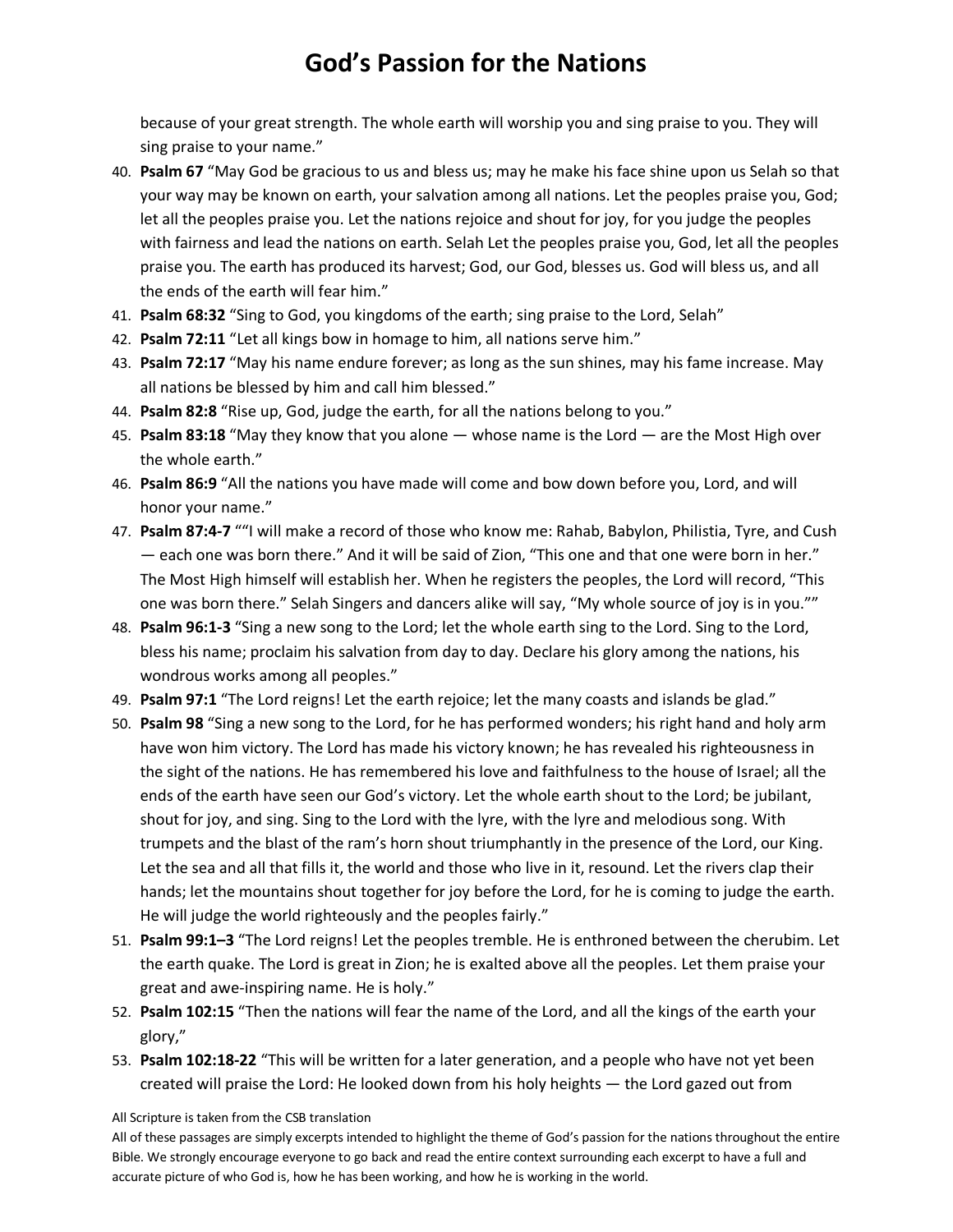heaven to earth — to hear a prisoner's groaning to set free those condemned to die, so that they might declare the name of the Lord in Zion and his praise in Jerusalem when peoples and kingdoms are assembled to serve the Lord."

- 54. **Psalm 105:1-2** "Give thanks to the Lord, call on his name; proclaim his deeds among the peoples. Sing to him, sing praise to him; tell about all his wondrous works!"
- 55. **Psalm 106:8** "Yet he saved them for his name's sake, to make his power known."
- 56. **Psalm 107:2** "Let the redeemed of the Lord proclaim that he has redeemed them from the power of the foe."
- 57. **Psalm 108:3** "I will praise you, Lord, among the peoples; I will sing praises to you among the nations."
- 58. **Psalm 108:5** "God, be exalted above the heavens, and let your glory be over the whole earth."
- 59. **Psalm 113:3-4** "From the rising of the sun to its setting, let the name of the Lord be praised. The Lord is exalted above all the nations, his glory above the heavens."
- 60. **Psalm 117** "Praise the Lord, all nations! Glorify him, all peoples! For his faithful love to us is great; the Lord's faithfulness endures forever. Hallelujah!"
- 61. **Psalm 126:1-3** "When the Lord restored the fortunes of Zion, we were like those who dream. Our mouths were filled with laughter then, and our tongues with shouts of joy. Then they said among the nations, "The Lord has done great things for them." The Lord had done great things for us; we were joyful."
- 62. **Psalm 138:4-5** "All the kings on earth will give you thanks, Lord, when they hear what you have promised. They will sing of the Lord's ways, for the Lord's glory is great."
- 63. **Ecclesiastes 3:11** "He has made everything appropriate in its time. He has also put eternity in their hearts, but no one can discover the work God has done from beginning to end."
- 64. **Isaiah 2:3** " In the last days the mountain of the Lord's house will be established at the top of the mountains and will be raised above the hills. All nations will stream to it, and many peoples will come and say, "Come, let's go up to the mountain of the Lord, to the house of the God of Jacob. He will teach us about his ways so that we may walk in his paths." For instruction will go out of Zion and the word of the Lord from Jerusalem. He will settle disputes among the nations and provide arbitration for many peoples. They will beat their swords into plows and their spears into pruning knives. Nation will not take up the sword against nation, and they will never again train for war."
- 65. **Isaiah 5:26** "He raises a signal flag for the distant nations and whistles for them from the ends of the earth. Look — how quickly and swiftly they come!"
- 66. **Isaiah 6:3** "And one called to another: Holy, holy, holy is the Lord of Armies; his glory fills the whole earth."
- 67. **Isaiah 11:9** "They will not harm or destroy each other on my entire holy mountain, for the land will be as full of the knowledge of the Lord as the sea is filled with water."
- 68. **Isaiah 11:10** "On that day the root of Jesse will stand as a banner for the peoples. The nations will look to him for guidance, and his resting place will be glorious."
- 69. **Isaiah 12:4-6** "and on that day you will say, "Give thanks to the Lord; proclaim his name! Make his works known among the peoples. Declare that his name is exalted. Sing to the Lord, for he has done

All Scripture is taken from the CSB translation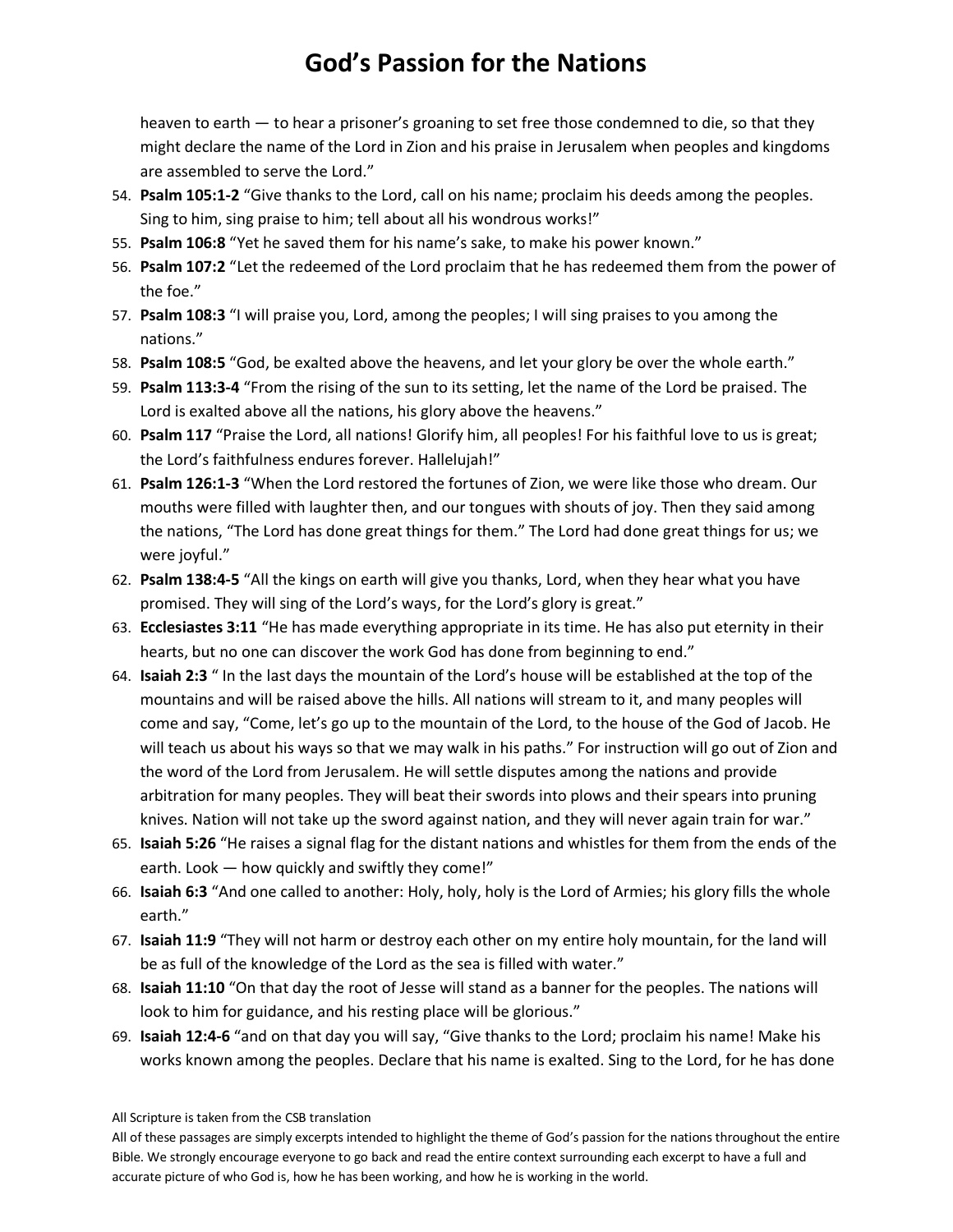glorious things. Let this be known throughout the earth. Cry out and sing, citizen of Zion, for the Holy One of Israel is among you in his greatness."

- 70. **Isaiah 24:14–15** "They raise their voices, they sing out; they proclaim in the west the majesty of the Lord. Therefore, in the east honor the Lord! In the coasts and islands of the west honor the name of the Lord, the God of Israel."
- 71. **Isaiah 25:6-8** "On this mountain, the Lord of Armies will prepare for all the peoples a feast of choice meat, a feast with aged wine, prime cuts of choice meat, fine vintage wine. On this mountain he will swallow up the burial shroud, the shroud over all the peoples, the sheet covering all the nations. When he has swallowed up death once and for all, The Lord God will wipe away the tears from every face and remove his people's disgrace from the whole earth, for the Lord has spoken."
- 72. **Isaiah 37:16** "Lord of Armies, God of Israel, enthroned between the cherubim, you are God you alone — of all the kingdoms of the earth. You made the heavens and the earth."
- 73. **Isaiah 37:20** "Now, Lord our God, save us from his power so that all the kingdoms of the earth may know that you, Lord, are God — you alone."
- 74. **Isaiah 42:4-8** "He will not grow weak or be discouraged until he has established justice on earth. The coasts and islands will wait for his instruction." This is what God, the Lord, says — who created the heavens and stretched them out, who spread out the earth and what comes from it, who gives breath to the people on it and spirit to those who walk on it  $-$  "I am the Lord. I have called you for a righteous purpose, and I will hold you by your hand. I will watch over you, and I will appoint you to be a covenant for the people and a light to the nations, in order to open blind eyes, to bring out prisoners from the dungeon, and those sitting in darkness from the prison house. I am the Lord. That is my name, and I will not give my glory to another or my praise to idols."
- 75. **Isaiah 42:10-13** " Sing a new song to the Lord; sing his praise from the ends of the earth, you who go down to the sea with all that fills it, you coasts and islands with your inhabitants. Let the desert and its cities shout, the settlements where Kedar dwells cry aloud. Let the inhabitants of Sela sing for joy; let them cry out from the mountaintops. Let them give glory to the Lord and declare his praise in the coasts and islands. The Lord advances like a warrior; he stirs up his zeal like a soldier. He shouts, he roars aloud, he prevails over his enemies.
- 76. **Isaiah 43:6** "I will say to the north, 'Give them up!' and to the south, 'Do not hold them back.'"
- 77. **Isaiah 43:8-12** "Bring out a people who are blind, yet have eyes, and are deaf, yet have ears. All the nations are gathered together, and the peoples are assembled. Who among them can declare this, and tell us the former things? Let them present their witnesses to vindicate themselves, so that people may hear and say, "It is true." "You are my witnesses" — this is the Lord's declaration — "and my servant whom I have chosen, so that you may know and believe me and understand that I am he. No god was formed before me, and there will be none after me.  $I - I$  am the Lord. Besides me, there is no Savior. 12 I alone declared, saved, and proclaimed — and not some foreign god among you. So you are my witnesses"  $-$  this is the Lord's declaration  $-$  "and I am God."
- 78. **Isaiah 45:5-8** "I am the Lord, and there is no other; there is no God but me. I will strengthen you, though you do not know me, so that all may know from the rising of the sun to its setting that there is no one but me. I am the Lord, and there is no other. I form light and create darkness, I make success and create disaster; I am the Lord, who does all these things. "Heavens, sprinkle from above,

All Scripture is taken from the CSB translation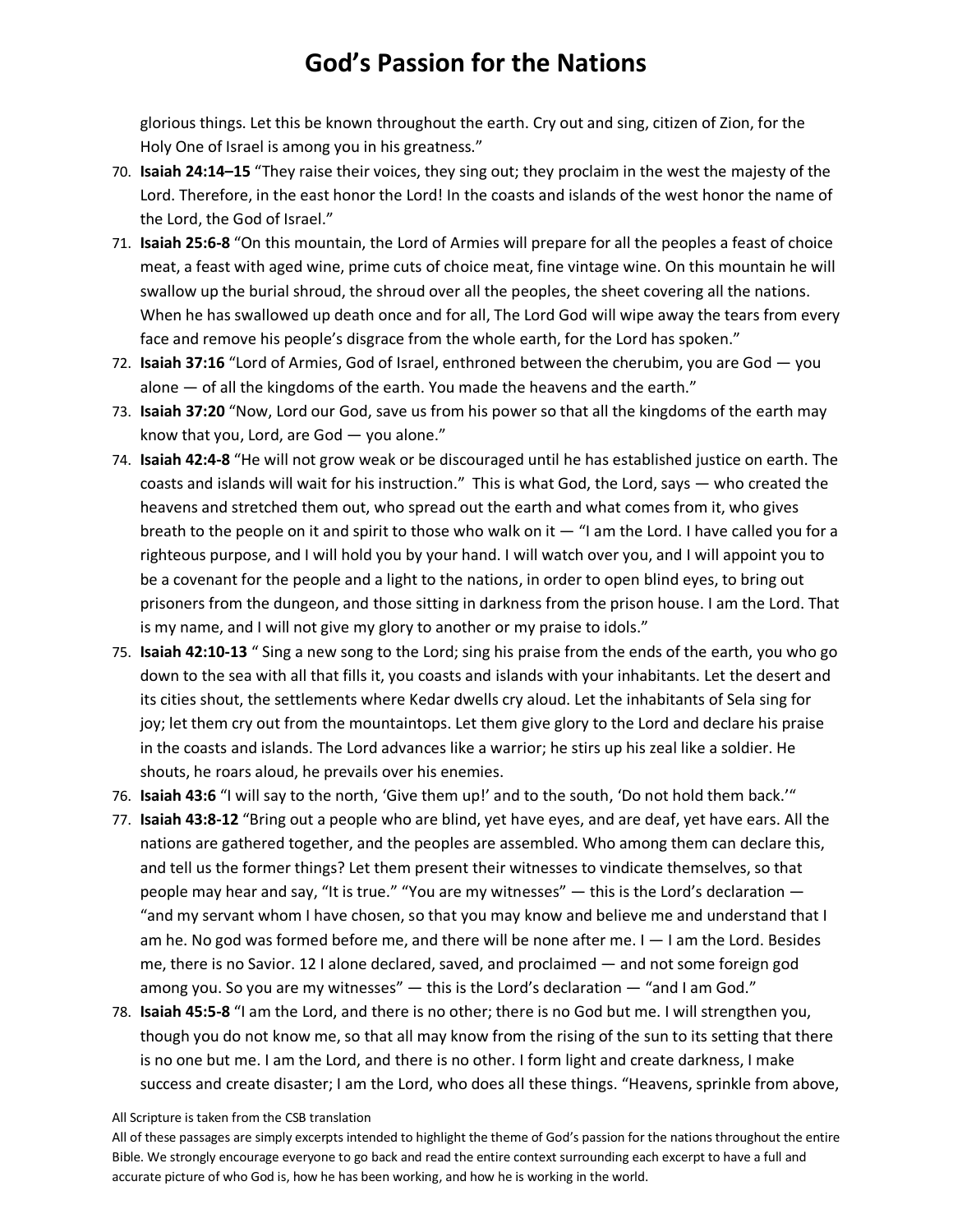and let the skies shower righteousness. Let the earth open up so that salvation will sprout and righteousness will spring up with it. I, the Lord, have created it."

- 79. **Isaiah 45:22-23** "Turn to me and be saved, all the ends of the earth. For I am God, and there is no other. By myself I have sworn; truth has gone from my mouth, a word that will not be revoked: Every knee will bow to me, every tongue will swear allegiance."
- 80. **Isaiah 49:6** "he says, "It is not enough for you to be my servant raising up the tribes of Jacob and restoring the protected ones of Israel. I will also make you a light for the nations, to be my salvation to the ends of the earth."
- 81. **Isaiah 49:22-23** "This is what the Lord God says: Look, I will lift up my hand to the nations, and raise my banner to the peoples. They will bring your sons in their arms, and your daughters will be carried on their shoulders. Kings will be your guardians and their queens your nursing mothers. They will bow down to you with their faces to the ground and lick the dust at your feet. Then you will know that I am the Lord; those who put their hope in me will not be put to shame."
- 82. **Isaiah 51:5** "My righteousness is near, my salvation appears, and my arms will bring justice to the nations. The coasts and islands will put their hope in me, and they will look to my strength."
- 83. **Isaiah 52:10** "The Lord has displayed his holy arm in the sight of all the nations; all the ends of the earth will see the salvation of our God."
- 84. **Isaiah 56:7** "I will bring them to my holy mountain and let them rejoice in my house of prayer. Their burnt offerings and sacrifices will be acceptable on my altar, for my house will be called a house of prayer for all nations."
- 85. **Isaiah 57:19** "The Lord says, "Peace, peace to the one who is far or near, and I will heal him."
- 86. **Isaiah 60:1-3** "Arise, shine, for your light has come, and the glory of the Lord shines over you. For look, darkness will cover the earth, and total darkness the peoples; but the Lord will shine over you, and his glory will appear over you. Nations will come to your light, and kings to your shining brightness."
- 87. **Isaiah 62:11** "Look, the Lord has proclaimed to the ends of the earth, "Say to Daughter Zion: Look, your salvation is coming, his wages are with him, and his reward accompanies him."
- 88. **Isaiah 66:18–19** "Knowing their works and their thoughts, I have come to gather all nations and languages; they will come and see my glory. 19 I will establish a sign among them, and I will send survivors from them to the nations — to Tarshish, Put, Lud (who are archers), Tubal, Javan, and the coasts and islands far away — who have not heard about me or seen my glory. And they will proclaim my glory among the nations."
- 89. **Isaiah 66:23** "All humanity will come to worship me from one New Moon to another and from one Sabbath to another," says the Lord."
- 90. **Jeremiah 1:5** "The word of the Lord came to me [Jeremiah]: I chose you before I formed you in the womb; I set you apart before you were born. I appointed you a prophet to the nations."
- 91. **Jeremiah 3:17** "At that time Jerusalem will be called The Lord's Throne, and all the nations will be gathered to it, to the name of the Lord in Jerusalem. They will cease to follow the stubbornness of their evil hearts."
- 92. **Jeremiah 16:19-21** "Lord, my strength and my stronghold, my refuge in a time of distress, the nations will come to you from the ends of the earth, and they will say, "Our ancestors inherited only

### All Scripture is taken from the CSB translation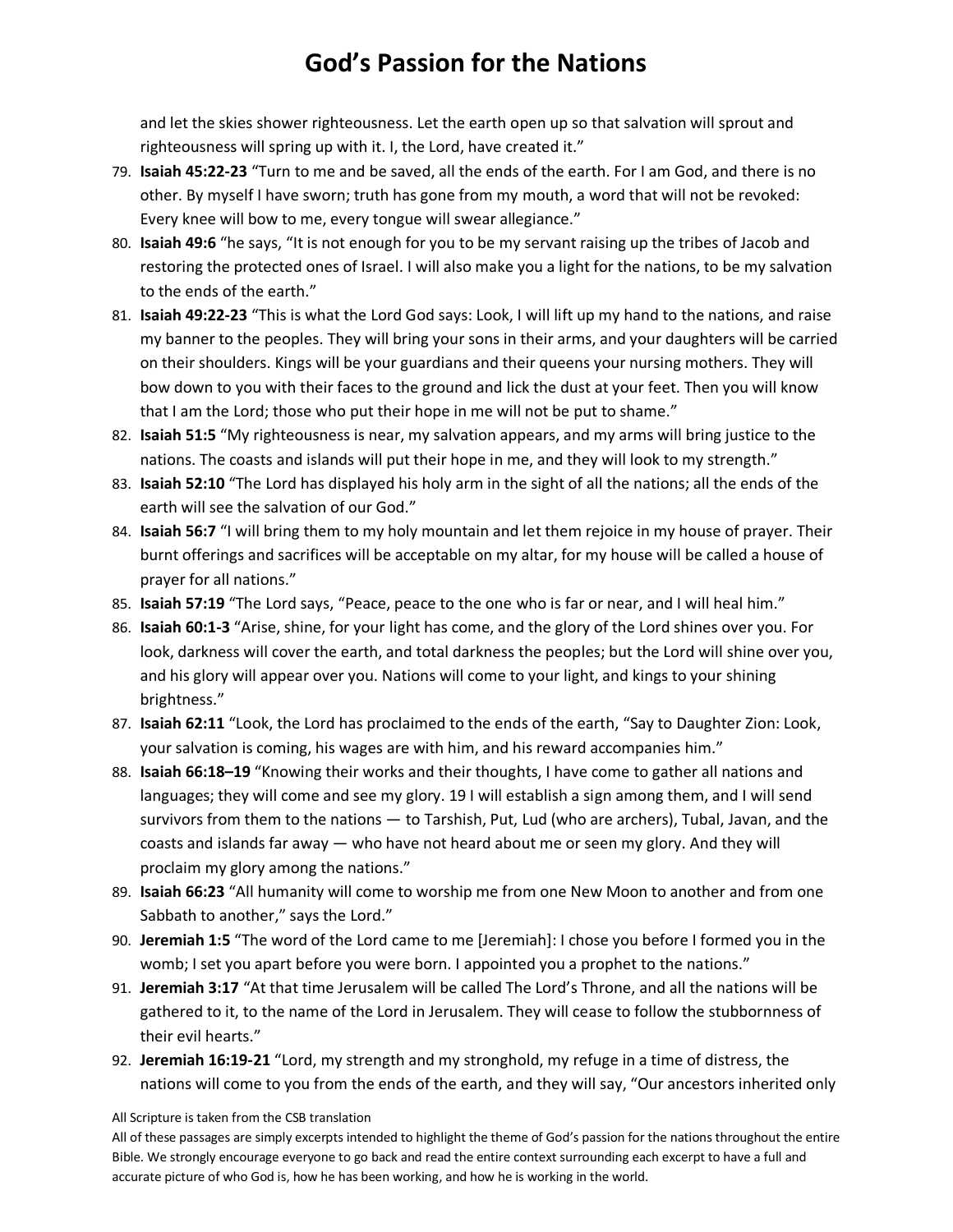lies, worthless idols of no benefit at all." Can one make gods for himself? But they are not gods. "Therefore, I am about to inform them, and this time I will make them know my power and my might; then they will know that my name is the Lord."

- 93. **Jeremiah 31:10-11** "Nations, hear the word of the Lord, and tell it among the far off coasts and islands! Say, "The one who scattered Israel will gather him. He will watch over him as a shepherd guards his flock, for the Lord has ransomed Jacob and redeemed him from the power of one stronger than he."
- 94. **Ezekiel 36:22–23** ""Therefore, say to the house of Israel, 'This is what the Lord God says: It is not for your sake that I will act, house of Israel, but for my holy name, which you profaned among the nations where you went. I will honor the holiness of my great name, which has been profaned among the nations — the name you have profaned among them. The nations will know that I am the Lord — this is the declaration of the Lord God — when I demonstrate my holiness through you in their sight."
- 95. **Ezekiel 37:27-28** "My dwelling place will be with them; I will be their God, and they will be my people. When my sanctuary is among them forever, the nations will know that I, the Lord, sanctify Israel.' "
- 96. **Ezekiel 38:23** "I will display my greatness and holiness, and will reveal myself in the sight of many nations. Then they will know that I am the Lord.'"
- 97. **Ezekiel 39:6-7** "'I will send fire against Magog and those who live securely on the coasts and islands. Then they will know that I am the Lord. So I will make my holy name known among my people Israel and will no longer allow it to be profaned. Then the nations will know that I am the Lord, the Holy One in Israel.
- 98. **Daniel 7:13-14** "I continued watching in the night visions, and suddenly one like a son of man was coming with the clouds of heaven. He approached the Ancient of Days and was escorted before him. He was given dominion and glory and a kingdom, so that those of every people, nation, and language should serve him. His dominion is an everlasting dominion that will not pass away, and his kingdom is one that will not be destroyed."
- 99. **Jonah 4:2, 10-11** "He prayed to the Lord, "Please, Lord, isn't this what I said while I was still in my own country? That's why I fled toward Tarshish in the first place. I knew that you are a gracious and compassionate God, slow to anger, abounding in faithful love, and one who relents from sending disaster." / "And the Lord said, "You cared about the plant, which you did not labor over and did not grow. It appeared in a night and perished in a night. So may I not care about the great city of Nineveh, which has more than a hundred twenty thousand people who cannot distinguish between their right and their left, as well as many animals? "
- 100.**Micah 1:2-3** "Listen, all you peoples; pay attention, earth and everyone in it! The Lord God will be a witness against you, the Lord, from his holy temple. Look, the Lord is leaving his place and coming down to trample the heights of the earth."
- 101.**Micah 4:1-2** "In the last days the mountain of the Lord's house will be established at the top of the mountains and will be raised above the hills. Peoples will stream to it, and many nations will come

### All Scripture is taken from the CSB translation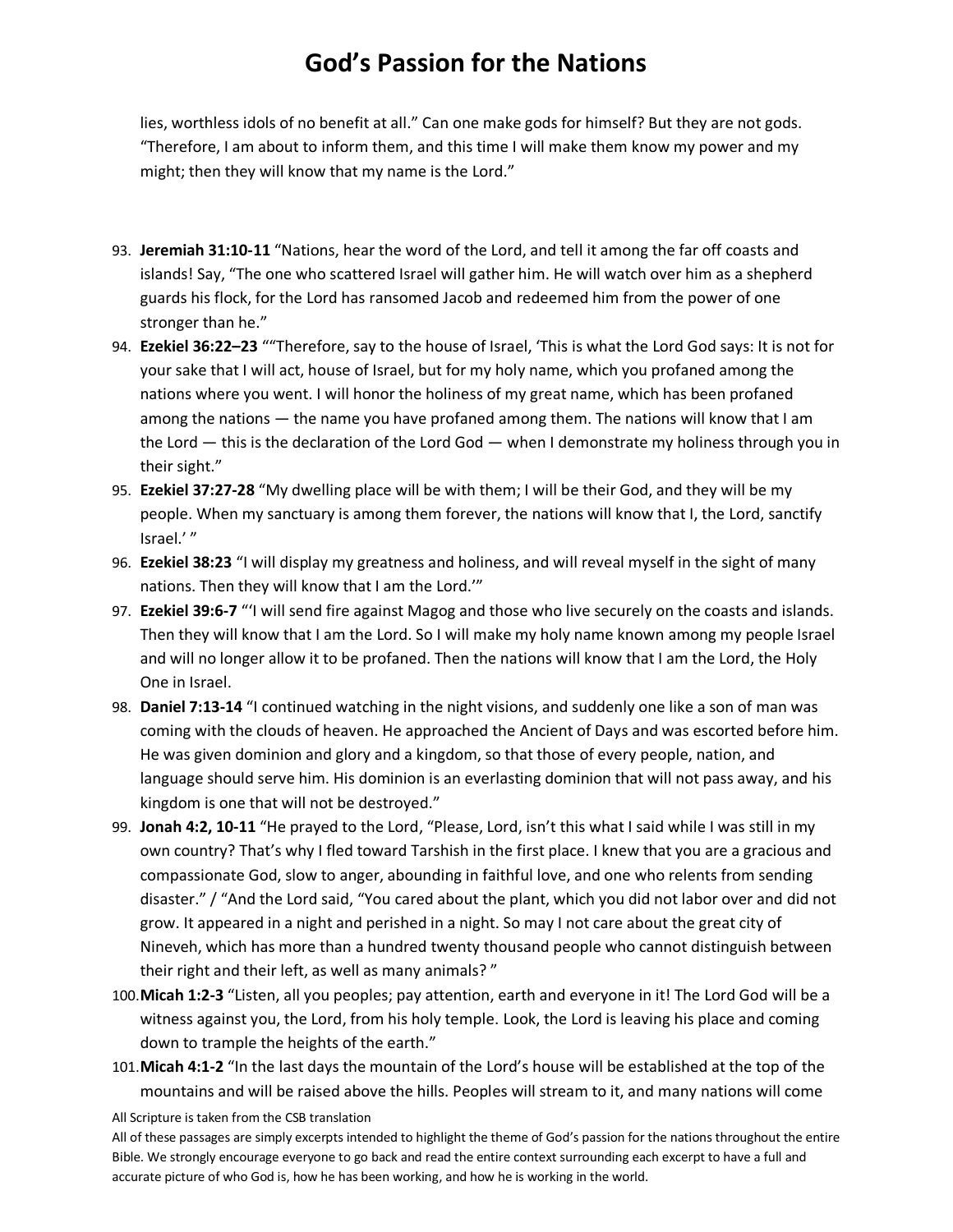and say, "Come, let's go up to the mountain of the Lord, to the house of the God of Jacob. He will teach us about his ways so we may walk in his paths." For instruction will go out of Zion and the word of the Lord from Jerusalem."

- 102.**Micah 5:4** "He will stand and shepherd them in the strength of the Lord, in the majestic name of the Lord his God. They will live securely, for then his greatness will extend to the ends of the earth."
- 103.**Habakkuk 2:14** "For the earth will be filled with the knowledge of the Lord's glory, as the water covers the sea."
- 104.**Habakkuk 2:20** "But the Lord is in his holy temple; let the whole earth be silent in his presence."
- 105.**Zephaniah 2:11** "The Lord will be terrifying to them when he starves all the gods of the earth. Then all the distant coasts and islands of the nations will bow in worship to him, each in its own place."
- 106.**Zephaniah 3:9** "For I will then restore pure speech to the peoples so that all of them may call on the name of the Lord and serve him with a single purpose."
- 107.**Zechariah 2:10-11** "Daughter Zion, shout for joy and be glad, for I am coming to dwell among you" — this is the Lord's declaration. "Many nations will join themselves to the Lord on that day and become my people. I will dwell among you, and you will know that the Lord of Armies has sent me to you."
- 108.**Zechariah 8:20–23** "The Lord of Armies says this: "Peoples will yet come, the residents of many cities; the residents of one city will go to another, saying: Let's go at once to plead for the Lord's favor and to seek the Lord of Armies. I am also going. Many peoples and strong nations will come to seek the Lord of Armies in Jerusalem and to plead for the Lord's favor." The Lord of Armies says this: "In those days, ten men from nations of every language will grab the robe of a Jewish man tightly, urging: Let us go with you, for we have heard that God is with you."
- 109.**Zechariah 9:9-10** "Rejoice greatly, Daughter Zion! Shout in triumph, Daughter Jerusalem! Look, your King is coming to you; he is righteous and victorious, humble and riding on a donkey, on a colt, the foal of a donkey. I will cut off the chariot from Ephraim and the horse from Jerusalem. The bow of war will be removed, and he will proclaim peace to the nations. His dominion will extend from sea to sea, from the Euphrates River to the ends of the earth."
- 110.**Zechariah 14:9** "On that day the Lord will become King over the whole earth the Lord alone, and his name alone."
- 111.**Malachi 1:11** "My name will be great among the nations, from the rising of the sun to its setting. Incense and pure offerings will be presented in my name in every place because my name will be great among the nations," says the Lord of Armies."

All of these passages are simply excerpts intended to highlight the theme of God's passion for the nations throughout the entire Bible. We strongly encourage everyone to go back and read the entire context surrounding each excerpt to have a full and accurate picture of who God is, how he has been working, and how he is working in the world.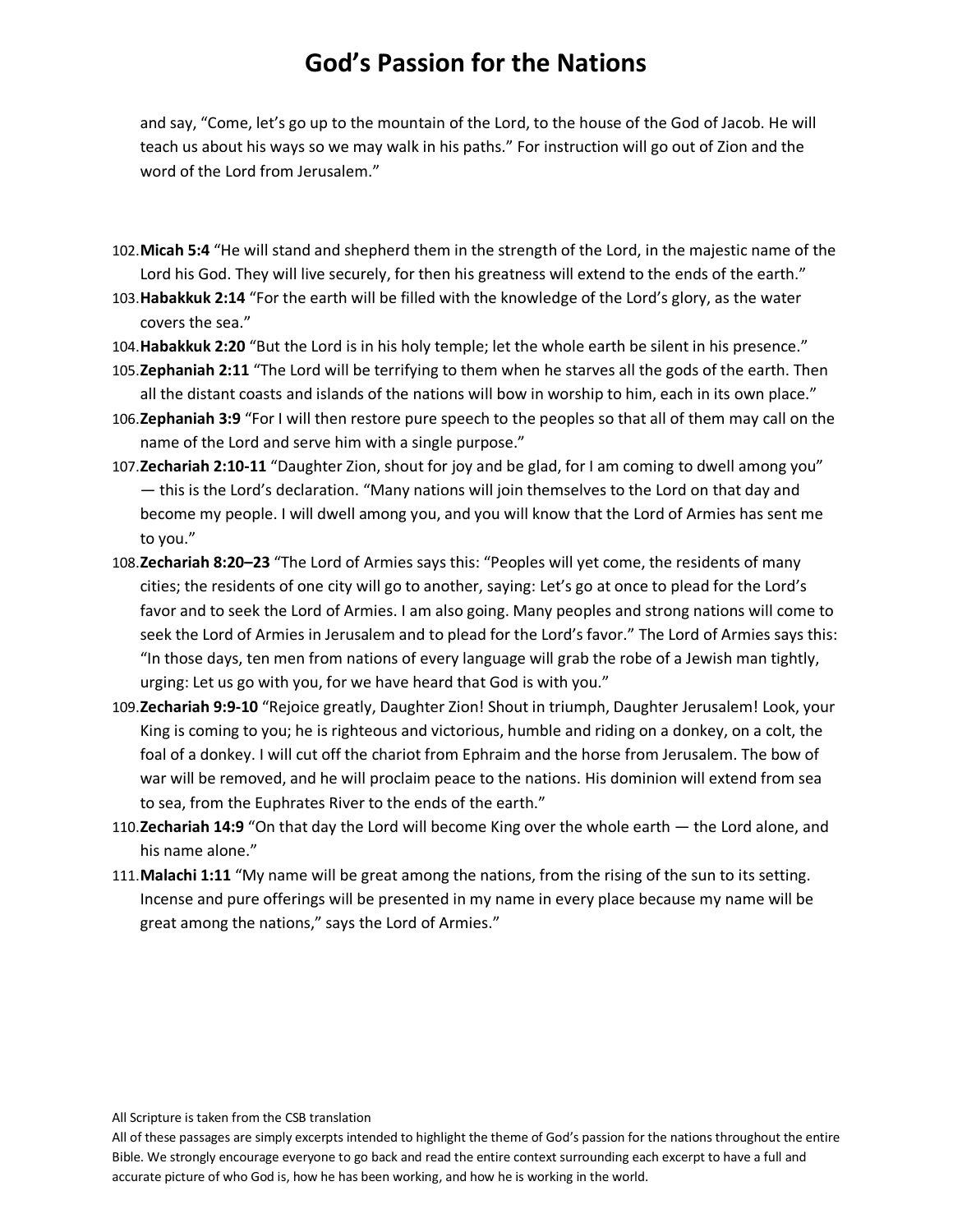### **God's Passion in the New Testament**

- 1. **Matthew 4:8-9** Temptation of Jesus "Again, the devil took him to a very high mountain and showed him all the kingdoms of the world and their splendor. And he said to him, "I will give you all these things if you will fall down and worship me."
- 2. **Matthew 6:9-10** The Lord's Prayer "Our Father in heaven, your name be honored as holy. Your kingdom come. Your will be done on earth as it is in heaven.
- 3. **Matthew 8:11** "I tell you that many will come from east and west to share the banquet with Abraham, Isaac, and Jacob in the kingdom of heaven." (Luke 13:29)
- 4. **Matthew 9:36-38** "When he saw the crowds, he felt compassion for them, because they were distressed and dejected, like sheep without a shepherd. Then he said to his disciples, "The harvest is abundant, but the workers are few. Therefore, pray to the Lord of the harvest to send out workers into his harvest."
- 5. **Matthew 10:18** "You will even be brought before governors and kings because of me, to bear witness to them and to the Gentiles."
- 6. **Matthew 13** Parables of the sower, weeds, mustard seed, fishing net. (Ezekiel 17:23)
- 7. **Matthew 24:14** "This good news of the kingdom will be proclaimed in all the world as a testimony to all nations, and then the end will come."
- 8. **Matthew 28:18–20** "Jesus came near and said to them, "All authority has been given to me in heaven and on earth. Go, therefore, and make disciples of all nations, baptizing them in the name of the Father and of the Son and of the Holy Spirit, teaching them to observe everything I have commanded you. And remember, I am with you always, to the end of the age." (Mark 16:15)
- 9. **Mark 11:17** "He was teaching them: "Is it not written, My house will be called a house of prayer for all nations? But you have made it a den of thieves!"
- 10. **Mark 13:9-10** ""But you, be on your guard! They will hand you over to local courts, and you will be flogged in the synagogues. You will stand before governors and kings because of me, as a witness to them. And it is necessary that the gospel be preached to all nations."
- 11. **Luke 2:28-32** "Simeon took him up in his arms, praised God, and said, 'Now, Master, you can dismiss your servant in peace, as you promised. For my eyes have seen your salvation. You have prepared it in the presence of all peoples — a light for revelation to the Gentiles and glory to your people Israel."
- 12. **Luke 10:2** "He told them, "The harvest is abundant, but the workers are few. Therefore, pray to the Lord of the harvest to send out workers into his harvest."
- 13. **Luke 10:27** "He answered, "Love the Lord your God with all your heart, with all your soul, with all your strength, and with all your mind," and "your neighbor as yourself."

All of these passages are simply excerpts intended to highlight the theme of God's passion for the nations throughout the entire Bible. We strongly encourage everyone to go back and read the entire context surrounding each excerpt to have a full and accurate picture of who God is, how he has been working, and how he is working in the world.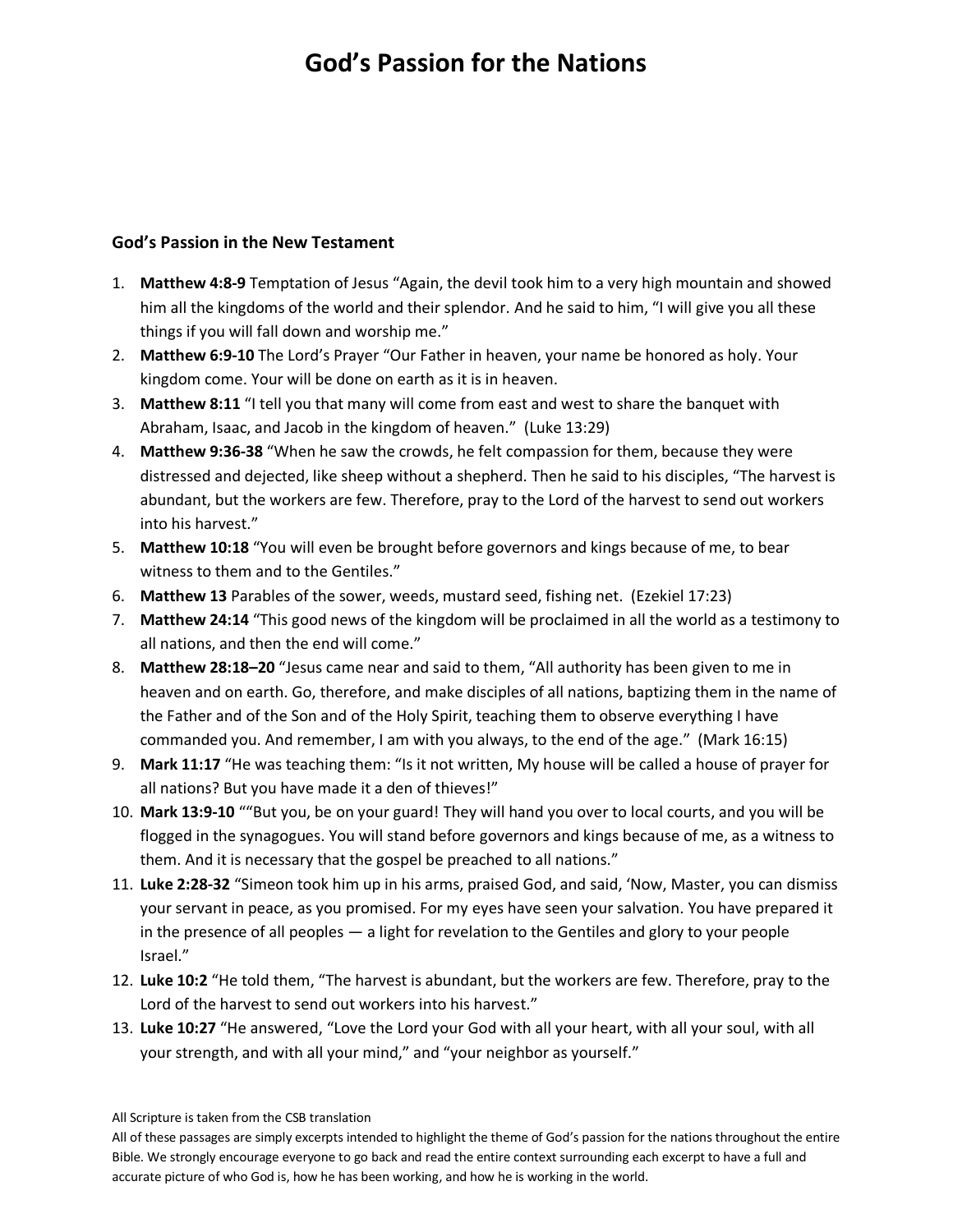- 14. **Luke 15:7** Parable of the lost sheep. "I tell you, in the same way, there will be more joy in heaven over one sinner who repents than over ninety-nine righteous people who don't need repentance."
- 15. **Luke 24:46-47** "He also said to them, "This is what is written: The Messiah will suffer and rise from the dead the third day, and repentance for forgiveness of sins will be proclaimed in his name to all the nations, beginning at Jerusalem."
- 16. **John 3:14-17** "Just as Moses lifted up the snake in the wilderness, so the Son of Man must be lifted up, so that everyone who believes in him may have eternal life. For God loved the world in this way: He gave his one and only Son, so that everyone who believes in him will not perish but have eternal life. For God did not send his Son into the world to condemn the world, but to save the world through him."
- 17. **John 12:32** "As for me, if I am lifted up from the earth I will draw all people to myself."
- 18. **John 17:23** "I am in them and you are in me, so that they may be made completely one, that the world may know you have sent me and have loved them as you have loved me."
- 19. **John 20:20-21** "Having said this, he showed them his hands and his side. So the disciples rejoiced when they saw the Lord. Jesus said to them again, "Peace be with you. As the Father has sent me, I also send you."
- 20. **Acts 1:8** "But you will receive power when the Holy Spirit has come on you, and you will be my witnesses in Jerusalem, in all Judea and Samaria, and to the ends of the earth."
- 21. **Acts 3:24-25** "In addition, all the prophets who have spoken, from Samuel and those after him, have also foretold these days. You are the sons of the prophets and of the covenant that God made with your ancestors, saying to Abraham, And all the families of the earth will be blessed through your offspring."
- 22. **Acts 9:15** "But the Lord said to him, "Go, for this man is my chosen instrument to take my name to Gentiles, kings, and Israelites."
- 23. **Acts 10:34–36, 42-43** "Peter began to speak: "Now I truly understand that God doesn't show favoritism, but in every nation the person who fears him and does what is right is acceptable to him. He sent the message to the Israelites, proclaiming the good news of peace through Jesus Christ he is Lord of all." / "He commanded us to preach to the people and to testify that he is the one appointed by God to be the judge of the living and the dead. All the prophets testify about him that through his name everyone who believes in him receives forgiveness of sins."
- 24. **Acts 11:18** "When they heard this they became silent. And they glorified God, saying, "So then, God has given repentance resulting in life even to the Gentiles."
- 25. **Acts 13:47** "For this is what the Lord has commanded us: I have made you a light for the Gentiles to bring salvation to the ends of the earth."
- 26. **Acts 14:27** "After they arrived and gathered the church together, they reported everything God had done with them and that he had opened the door of faith to the Gentiles."
- 27. **Acts 28:28** "Therefore, let it be known to you that this salvation of God has been sent to the Gentiles; they will listen."

All Scripture is taken from the CSB translation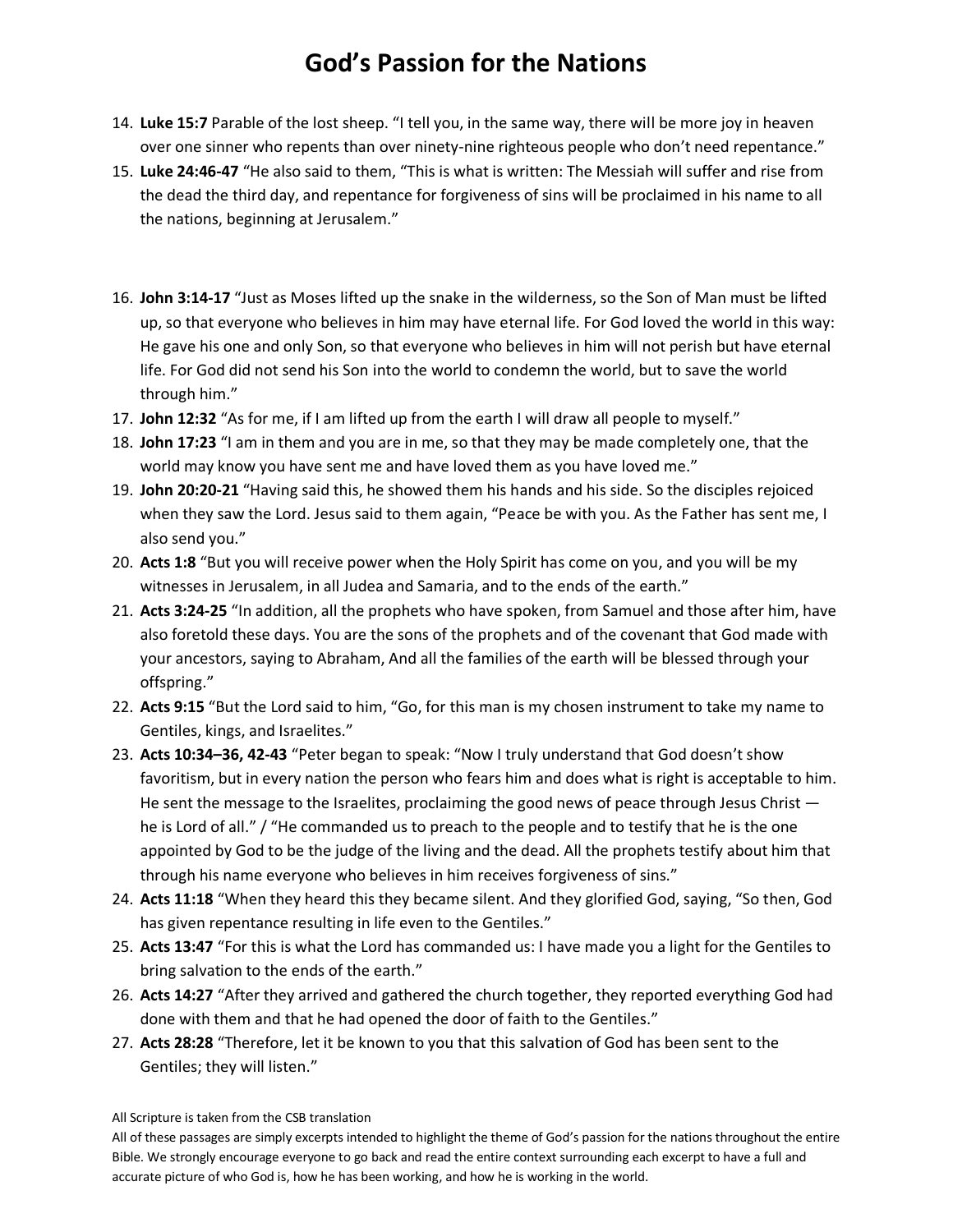- 28. **Romans 1:5** "Through him we have received grace and apostleship to bring about the obedience of faith for the sake of his name among all the Gentiles,"
- 29. **Romans 1:16** "For I am not ashamed of the gospel, because it is the power of God for salvation to everyone who believes, first to the Jew, and also to the Greek."
- 30. **Romans 3:29** "Or is God the God of Jews only? Is he not the God of Gentiles too? Yes, of Gentiles too,"
- 31. **Romans 9:17** "For the Scripture tells Pharaoh, I raised you up for this reason so that I may display my power in you and that my name may be proclaimed in the whole earth."
- 32. **Romans 10:11–15** "For the Scripture says, Everyone who believes on him will not be put to shame, since there is no distinction between Jew and Greek, because the same Lord of all richly blesses all who call on him. For everyone who calls on the name of the Lord will be saved. How, then, can they call on him they have not believed in? And how can they believe without hearing about him? And how can they hear without a preacher? And how can they preach unless they are sent? As it is written: How beautiful are the feet of those who bring good news."
- 33. **Romans 15:8-12** "For I say that Christ became a servant of the circumcised on behalf of God's truth, to confirm the promises to the fathers, and so that Gentiles may glorify God for his mercy. As it is written, therefore I will praise you among the Gentiles, and I will sing praise to your name. Again it says, Rejoice, you Gentiles, with his people! And again, Praise the Lord, all you Gentiles; let all the peoples praise him! And again, Isaiah says, the root of Jesse will appear, the one who rises to rule the Gentiles; the Gentiles will hope in him."
- 34. **Romans 16:25-27** "Now to him who is able to strengthen you according to my gospel and the proclamation about Jesus Christ, according to the revelation of the mystery kept silent for long ages but now revealed and made known through the prophetic Scriptures, according to the command of the eternal God to advance the obedience of faith among all the Gentiles — to the only wise God, through Jesus Christ — to him be the glory forever! Amen."
- 35. **1 Corinthians 1:24** "Yet to those who are called, both Jews and Greeks, Christ is the power of God and the wisdom of God,"
- 36. **2 Corinthians 4:15** "Indeed, everything is for your benefit so that, as grace extends through more and more people, it may cause thanksgiving to increase to the glory of God."
- 37. **2 Corinthians 10:15-16** "We are not boasting beyond measure about other people's labors. On the contrary, we have the hope that as your faith increases, our area of ministry will be greatly enlarged, 16 so that we may preach the gospel to the regions beyond you without boasting about what has already been done in someone else's area of ministry."
- 38. **Galatians 3:8** "Now the Scripture saw in advance that God would justify the Gentiles by faith and proclaimed the gospel ahead of time to Abraham, saying, All the nations will be blessed through you."
- 39. **Galatians 3:13-14** "Christ redeemed us from the curse of the law by becoming a curse for us, because it is written, Cursed is everyone who is hung on a tree. The purpose was that the blessing of Abraham would come to the Gentiles by Christ Jesus, so that we could receive the promised Spirit through faith.

All Scripture is taken from the CSB translation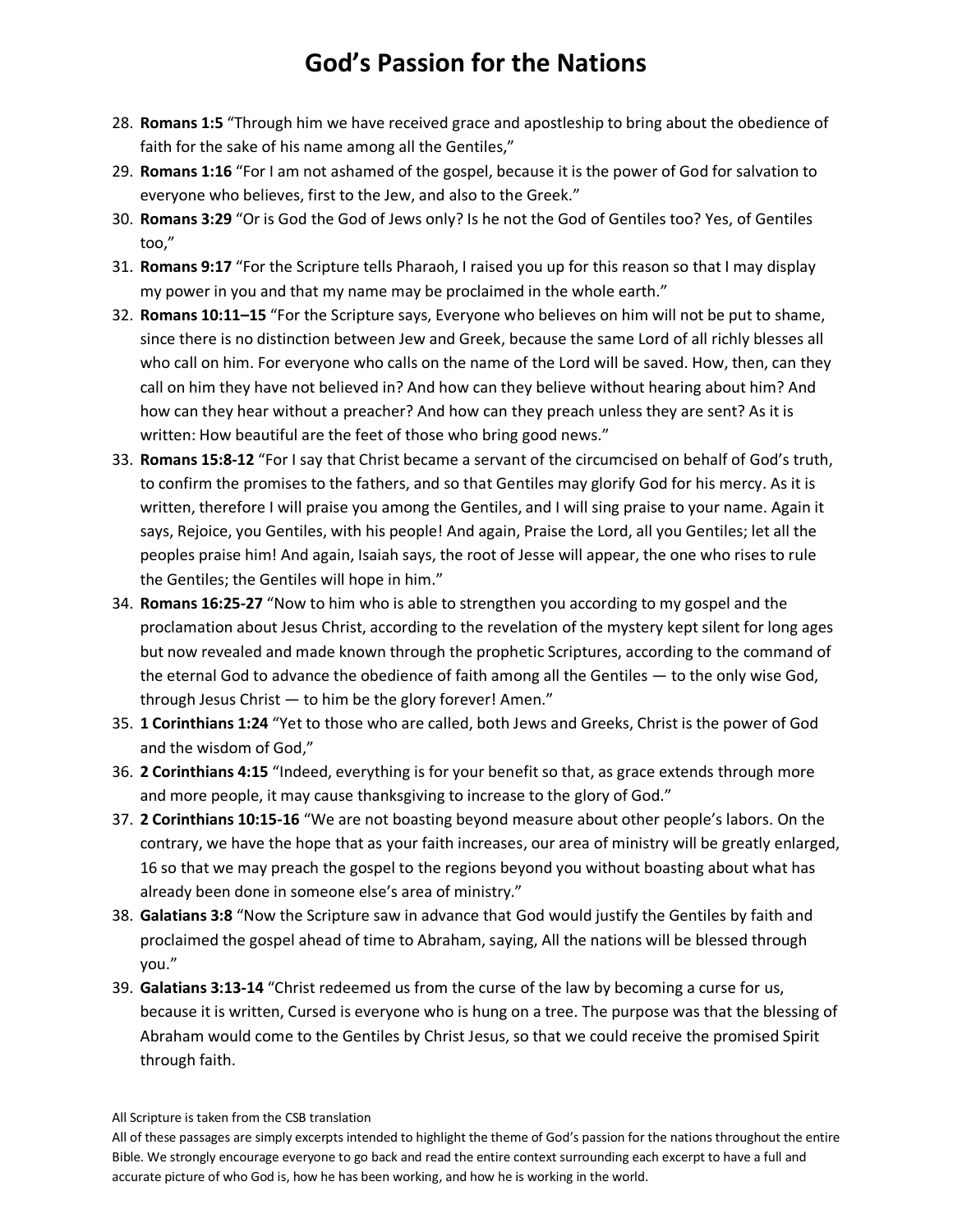- 40. **Ephesians 1:10** "He made known to us the mystery of his will, according to his good pleasure that he purposed in Christ as a plan for the right time — to bring everything together in Christ, both things in heaven and things on earth in him."
- 41. **Ephesians 2:11–22** "So, then, remember that at one time you were Gentiles in the flesh called "the uncircumcised" by those called "the circumcised," which is done in the flesh by human hands. At that time you were without Christ, excluded from the citizenship of Israel, and foreigners to the covenants of promise, without hope and without God in the world. But now in Christ Jesus, you who were far away have been brought near by the blood of Christ. For he is our peace, who made both groups one and tore down the dividing wall of hostility. In his flesh, he made of no effect the law consisting of commands and expressed in regulations, so that he might create in himself one new man from the two, resulting in peace. He did this so that he might reconcile both to God in one body through the cross by which he put the hostility to death. He came and proclaimed the good news of peace to you who were far away and peace to those who were near. For through him we both have access in one Spirit to the Father. So, then, you are no longer foreigners and strangers, but fellow citizens with the saints, and members of God's household, built on the foundation of the apostles and prophets, with Christ Jesus himself as the cornerstone. In him the whole building, being put together, grows into a holy temple in the Lord. In him you are also being built together for God's dwelling in the Spirit."
- 42. **Philippians 2:9-11** "For this reason God highly exalted him and gave him the name that is above every name, so that at the name of Jesus every knee will bow — in heaven and on earth and under the earth — and every tongue will confess that Jesus Christ is Lord, to the glory of God the Father."
- 43. **1 Thessalonians 2:15–16** "… They displease God and are hostile to everyone, by keeping us from speaking to the Gentiles so that they may be saved. …"
- 44. **1 Peter 2:9** "But you are a chosen race, a royal priesthood, a holy nation, a people for his possession, so that you may proclaim the praises of the one who called you out of darkness into his marvelous light."
- 45. **2 Peter 3:9** "The Lord does not delay his promise, as some understand delay, but is patient with you, not wanting any to perish but all to come to repentance."
- 46. **1 John 2:2** "He himself is the atoning sacrifice for our sins, and not only for ours, but also for those of the whole world."
- 47. **Revelation 5:9** "And they sang a new song: You are worthy to take the scroll and to open its seals, because you were slaughtered, and you purchased people for God by your blood from every tribe and language and people and nation."
- 48. **Revelation 7:9-10** "After this I looked, and there was a vast multitude from every nation, tribe, people, and language, which no one could number, standing before the throne and before the Lamb. They were clothed in white robes with palm branches in their hands. And they cried out in a loud voice: Salvation belongs to our God, who is seated on the throne, and to the Lamb!"
- 49. **Revelation 14:6-7** "Then I saw another angel flying high overhead, with the eternal gospel to announce to the inhabitants of the earth — to every nation, tribe, language, and people. He spoke with a loud voice: "Fear God and give him glory, because the hour of his judgment has come. Worship the one who made heaven and earth, the sea and the springs of water."

All Scripture is taken from the CSB translation